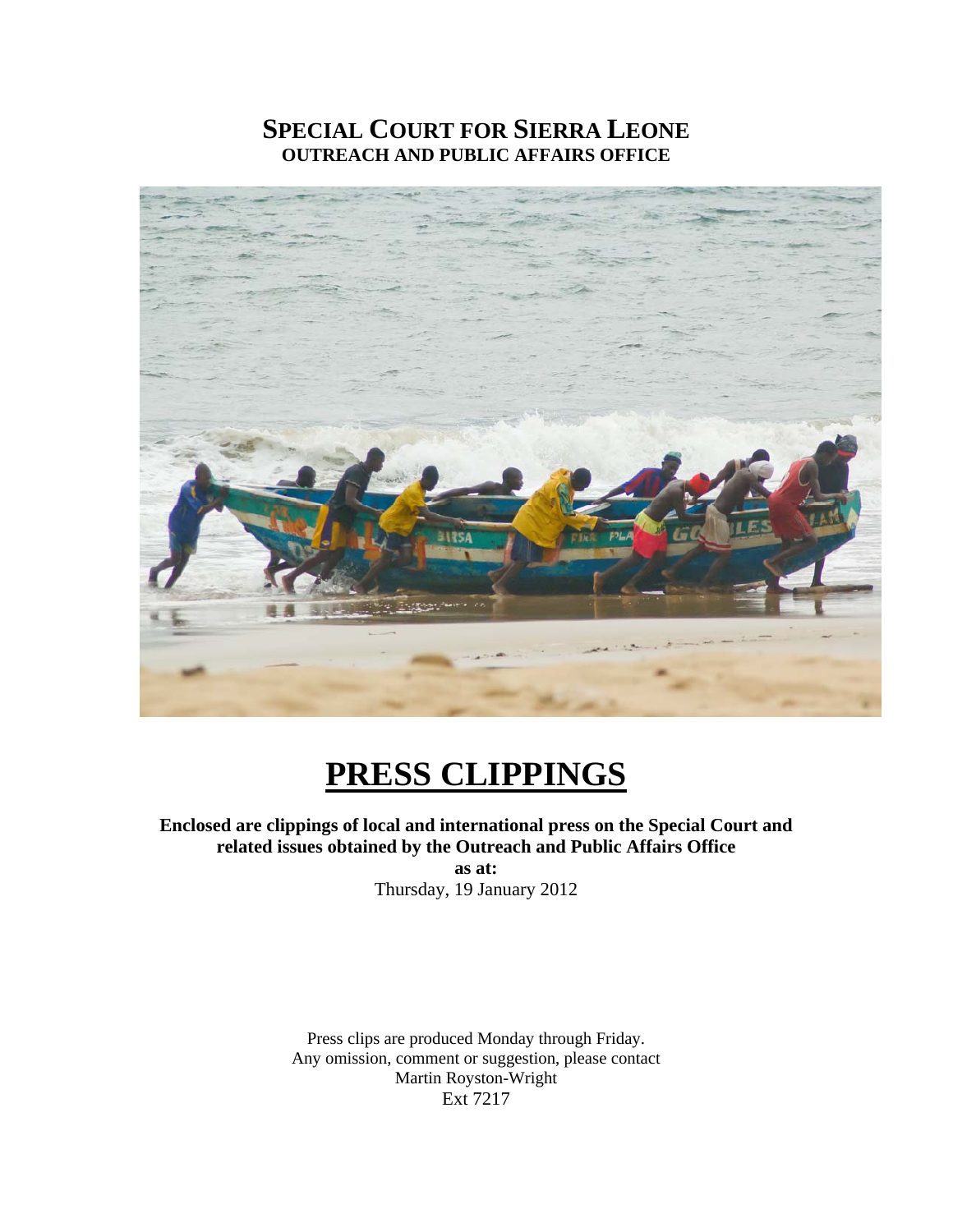| <b>Local News</b>                                                                    |             |
|--------------------------------------------------------------------------------------|-------------|
| Special Court Appoints New Presiding Judge / Independent Observer                    | Page 3      |
| Lussick Succeeds Doherty as SCSL Presiding Judge of Trial Chamber II / Concord Times | Page 4      |
| Former Liberian Dictator Charles Taylor Had US Spy Agency Ties / Concord Times       | Page 5      |
| <b>International News</b>                                                            |             |
| UN Names New Adviser for Cambodia Khmer Rouge Trials / BBC Online                    | Pages 6-7   |
| ICC Ruling in Cases of Top Kenyans Monday / Hirondelle news agency                   | Page 8      |
| Kenya: We Have No Faith in ICC, Says IDPs / Nairobi Star                             | Page 9      |
| Hague Court to Rule on Financial Disputes / The Voice of Russia                      | Page 10     |
| NATO Accused of War Crimes in Libya / The Independent                                | Pages 11-12 |
|                                                                                      |             |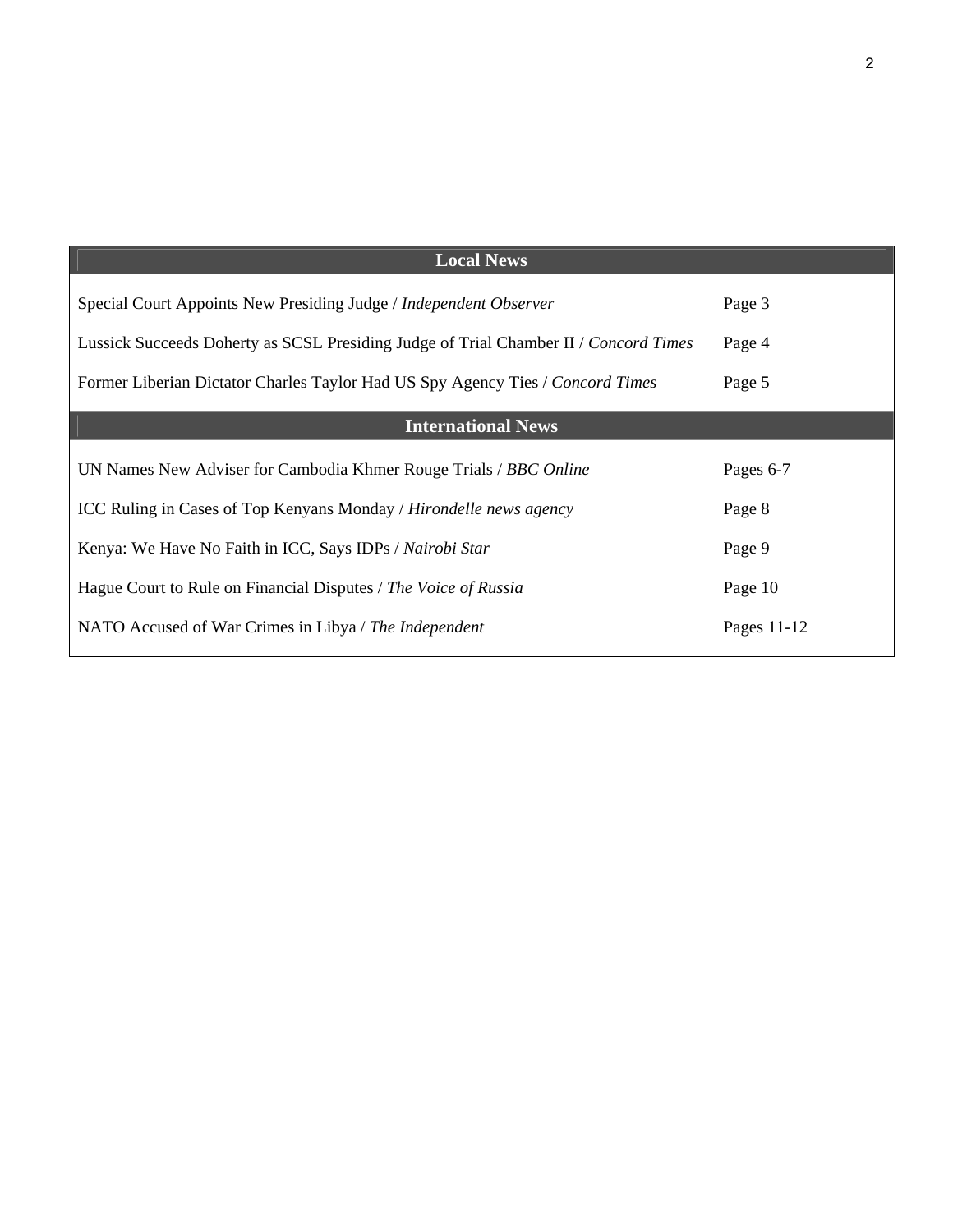**Independent Observer** Thursday, 19 January 2012

# **Special Court appoints** new presiding Jud

Justice Richard Brunt Lussick of Samoa has been elected Presiding Judge of Trial Chamber II. He succeeds Justice Teresa Doherty, whose one-year term ended on 17 January 2012.

Pursuant to Rule 27 of the Special Court's Rules of Procedure and Evidence, the Presiding Judge of the

Trial Chamber is elected for a renewable term of one year. It has, however, been the practice of the Trial Chambers to rotate the position of Presiding Judge at the end of each one-year term.

Justice Lussick was appointed a Judge at the Special Court in 2004. Prior to joining the Court, he held a wide variety of positions within the Samoan judiciary, including Acting Chief Justice, Judge of the Court of Appeal, Acting President of the Land & Titles Court, Supreme Court Judge, Chairman of the Public Service Appeals Board, District Court Judge, and Coroner. From 1995-2000 he served as Chief Justice of the Republic of Kiribati. He is a past Vice President of the Commonwealth Magistrates and Judges Association.

Justice Lussick previously served as Presiding Judge of Trial Chamber II from 2006-2007 and from 2009-2010.

Trial Chamber II is gurrently considering their judgement in the trial of former Liberian President Charles Taylor.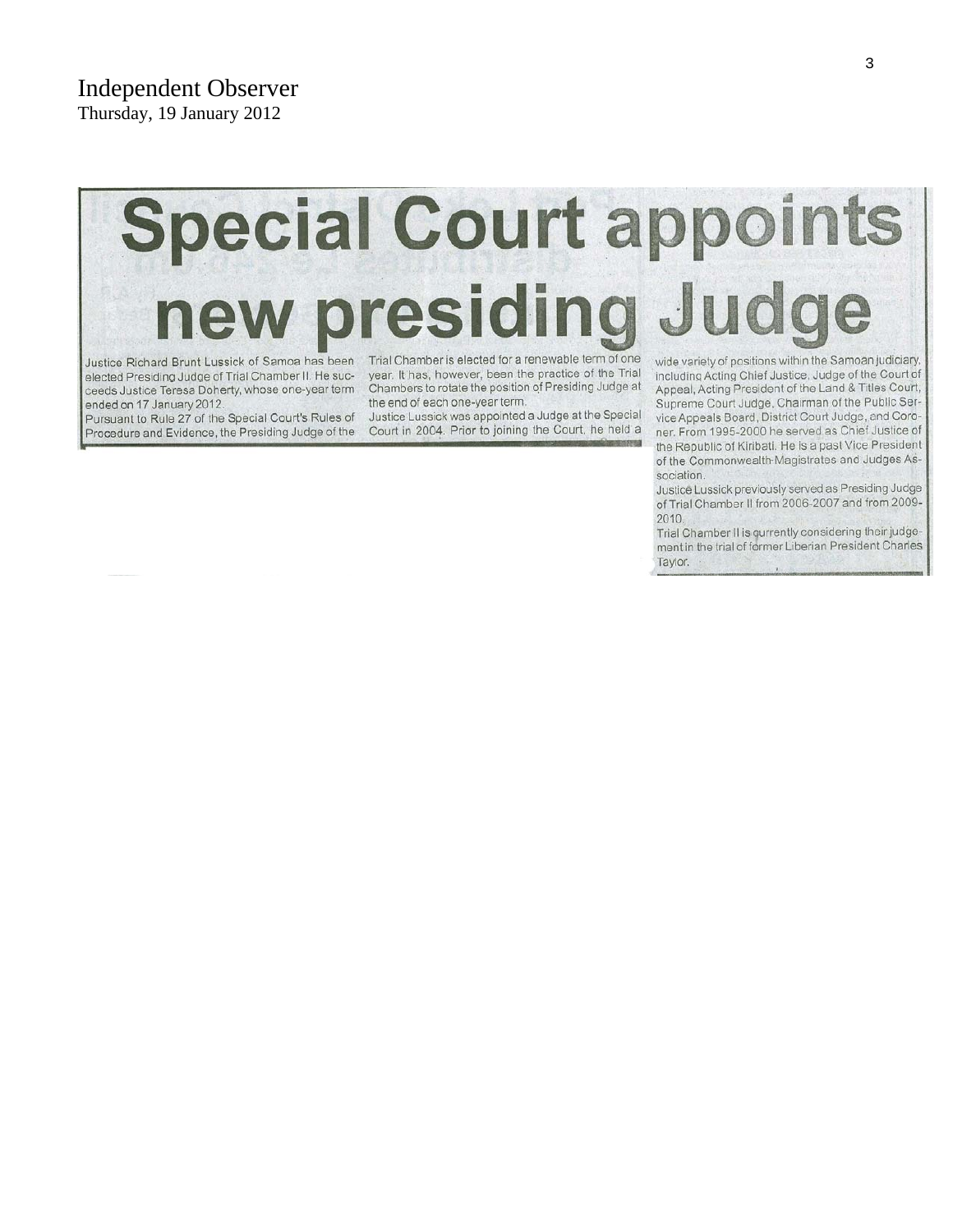## **Lussick Succeeds Doherty As SCSL Presiding Judge of Trial Chamber II**

Justice Richard Brunt Lussick of Samoa has been elected Presiding Judge of Trial Chamber II as successor to Justice Teresa Doherty, whose oneyear term ended on 17 January 2012, says a release from the **Special Court for Sierra** Leone SCSL yesterday. "Pursuant to Rule 27 of the Special Court's Rules of Procedure and served as Chief Justice Evidence, the Presiding Judge of the Trial Chamber is elected for a renewable term of one year. It has, however, been the practice of the Trial Chambers to rotate the position of Presiding Judge at the end of each one-year term." the release stated. Justice Lussick was appointed a Judge at

the Special Court in

Prior to joining the

Court, he held a wide

2004.

variety of positions within the Samoan judiciary, including Acting Chief Justice, Judge of the Court of Appeal. Acting President of the Land & **Titles Court, Supreme** Court Judge. Chairman of the Public Service Appeals Board, District Court Judge, and Coroner. From 1995-2000 he of the Republic of Kiribati. He is a past Vice President of the Commonwealth

Magistrates and Judges Association. Justice Lussick previously served as Presiding Judge of Trial Chamber II from 2006-2007 and from 2009-2010.

Trial Chamber II is currently considering their judgement in the trial of former Liberian President Charles Taylor.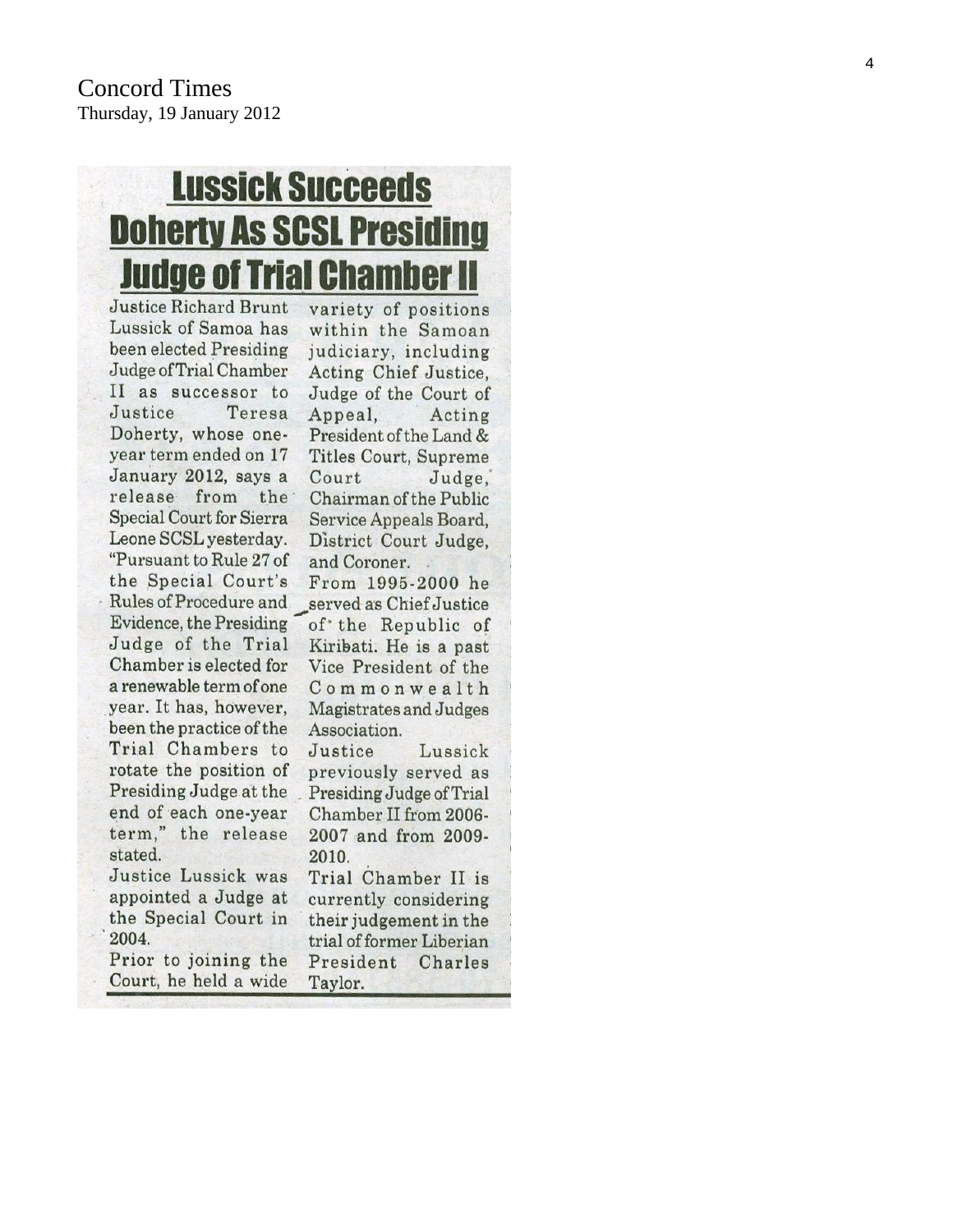# **WEST AFRICA NEWS**

sheets together to escape from a sec- and an authority on Taylor's reign and ond-floor window at the Plymouth the guns-for-diamonds trade that was House of Correction on Sept. 15, 1985, a base of his power. he was more than a fugitive trying to The Defense Intelligence Agency reavoid extradition. He was a sought- fused to reveal any details about the after source for American intelligence. relationship, saying doing so would After a quarter-century of silence, the harm national security. US government has confirmed what Taylor, 63, pleaded innocent in 2009 has long been rumored: Taylor, who to multiple counts of murder, rape, would become president of Liberia and attacking civilians, and deploying the first African leader tried for war child soldiers during a civil war in crimes, worked with US spy agencies neighboring Sierra Leone while he was during his rise as one of the world's president of Liberia from 1997 to 2003. most notorious dictators.

comes in response to a request filed Special Court for Sierra Leone is now by the Globe six years ago under the reviewing tens of thousands of pages Freedom of Information Act. The De- of evidence, including the testimony fense Intelligence Agency, the of about 100 victims, former rebels, Pentagon's spy arm, confirmed its and Taylor himself, whose testimony agents and CIA agents worked with lasted seven months. Taylor beginning in the early 1980s. "We hope the verdict will come in the "They may have stuck with him first quarter of this year," said longer than they should have but Solomon Moriba, a spokesman for the maybe he was providing something court in The Hague. useful," șaid Douglas Farah, a senior Moriba said any relationship Taylor

When Charles G. Taylor tied bed and Strategy Center in Washington

After a proceeding that lasted several

The disclosure on the former president years, the three-judge panel of the UN

fellow at the International Assessment had with American intelligence was





not related to his case before the court, but those who investigated the atrocities said it might explain why some US officials seemed reluctant to use their influence to bring Taylor to jus-to the court in 2006. tice sooner.

After Taylor stepped down as Liberian president in 2003 following his indictment, he lived virtually in the open for three years in exile in Nigeria, a US ally. The Bush administration

came under intense criticism from members of Congress for not intervening with the Nigerian government until Taylor was finally handed over

Allan White, a former Defense Department investigator who helped build the case against Taylor on behalf of the United Nations, said the news reinforced suspicions he had for vears.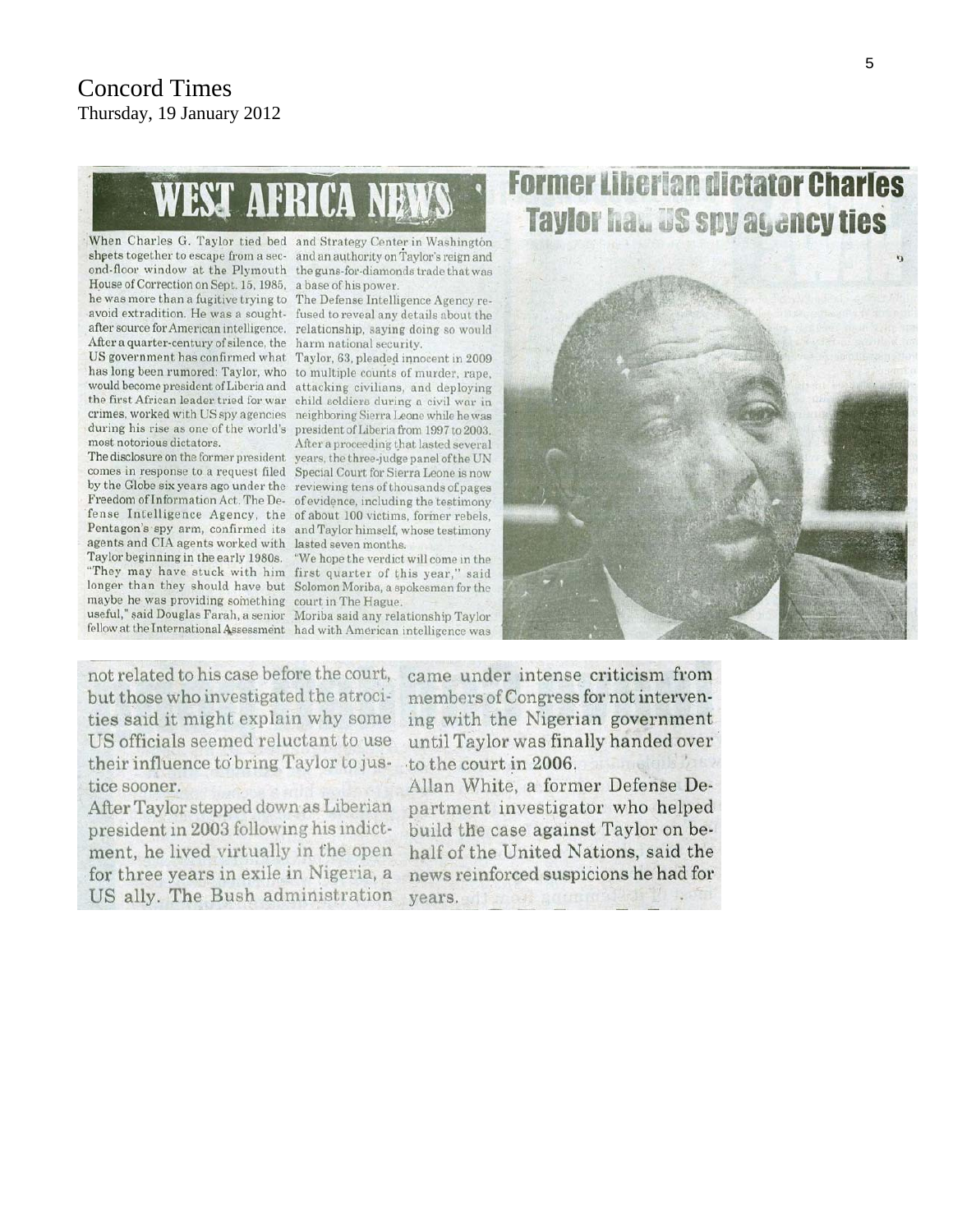#### BBC Online Thursday, 19 January 2012

#### **UN names new adviser for Cambodia Khmer Rouge trials**

Three Khmer Rouge leaders (photos from left) Nuon Chea, Khieu Samphan and Ieng Sary are on trial



*Three Khmer Rouge leaders (photos from left) Nuon Chea, Khieu Samphan and Ieng Sary are on trial* 

The United Nations has named a new special expert to advise on assistance to the Khmer Rouge trials in Cambodia.

David Scheffer, the former US ambassador-at-large for war crime issues, is ''very well qualified to provide expert advice'', the UN said in a statement released on Wednesday.

He replaces Clint Williamson, whose term expired on 30 September 2011.

The UN-backed genocide court is seeking justice for almost two million deaths under the Khmer Rouge in the 1970s.

Mr Scheffer was involved in the establishment of the Extraordinary Chambers in the Courts of Cambodia, said the [UN statement](http://www.un.org/News/Press/docs/2012/sga1318.doc.htm).

He was also experienced in setting up the International Tribunal for the former Yugoslavia, the International Criminal Tribunal for Rwanda, the International Criminal Court and the Special Court for Sierra Leone.

In November 2011, three top Khmer Rouge leaders - Nuon Chea, Khieu Samphan and Ieng Sary - went on trial for crimes committed during the regime's rule.

#### **Who were the Khmer Rouge?**

- Maoist regime that ruled Cambodia from 1975-1979
- Led by Saloth Sar, better known as Pol Pot
- Abolished religion, schools and currency in effort to create agrarian utopia
- Up to two million people thought to have died of starvation, overwork or by execution
- Defeated in Vietnamese invasion in 1979
- Pol Pot fled and remained free until 1997 he died a year later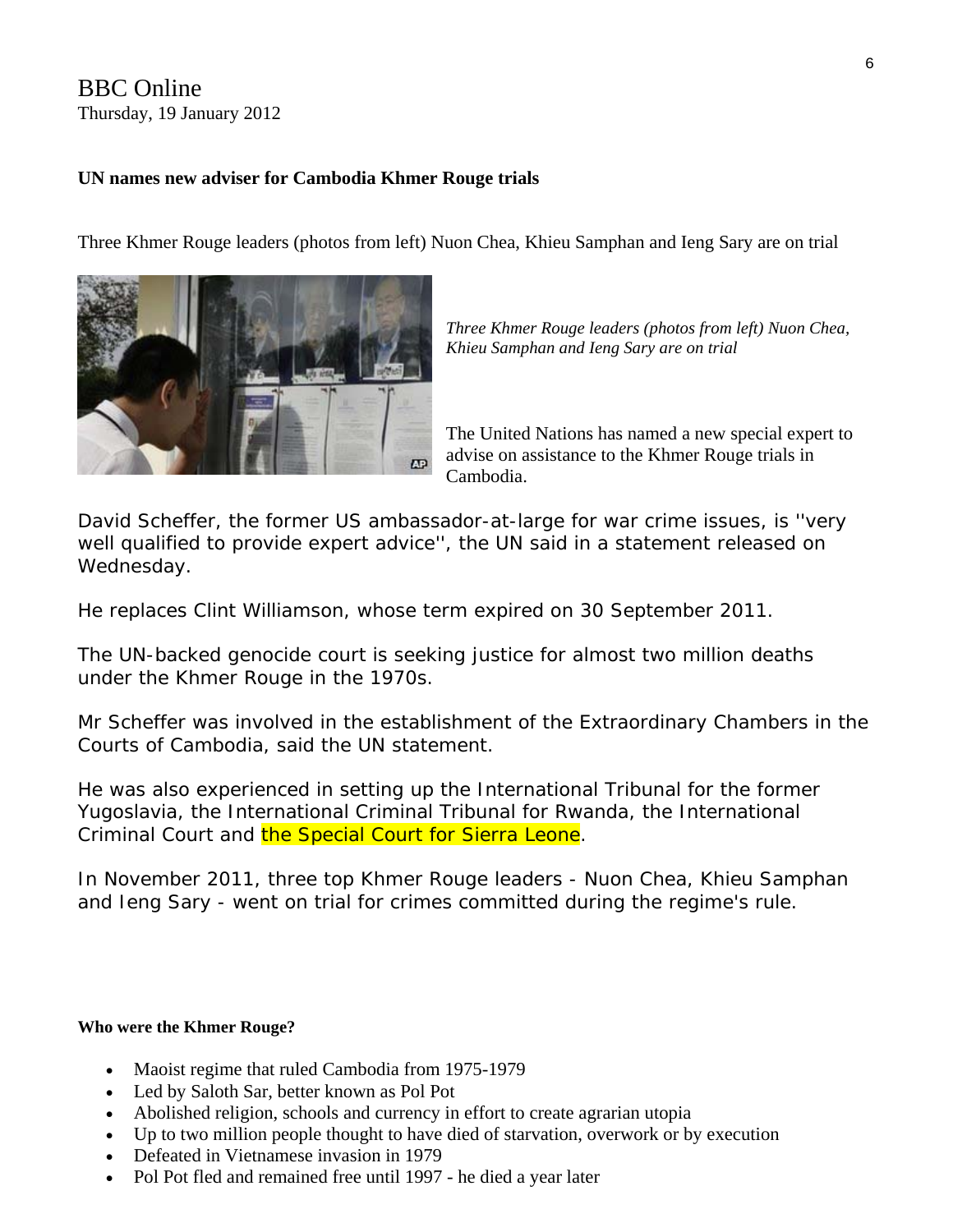Another leader, Ieng Thirith, was found incapable of standing trial because of ill health.

Former Khmer Rouge prison chief Kaing Guek Eav, better known as Comrade Duch, was convicted of crimes against humanity in 2010 in the tribunal's first case.

Last week, a Swiss judge publicly accused his Cambodian counterpart of stopping him from revealing key information about two other possible prosecutions.

It is the latest row between judicial officials at the UN-backed court.

The Swiss judge replaced a German judge who resigned unexpectedly in October 2011, citing political opposition to further prosecutions.

The trial of Nuon Chea, Khieu Samphan and Ieng Sary continued this week.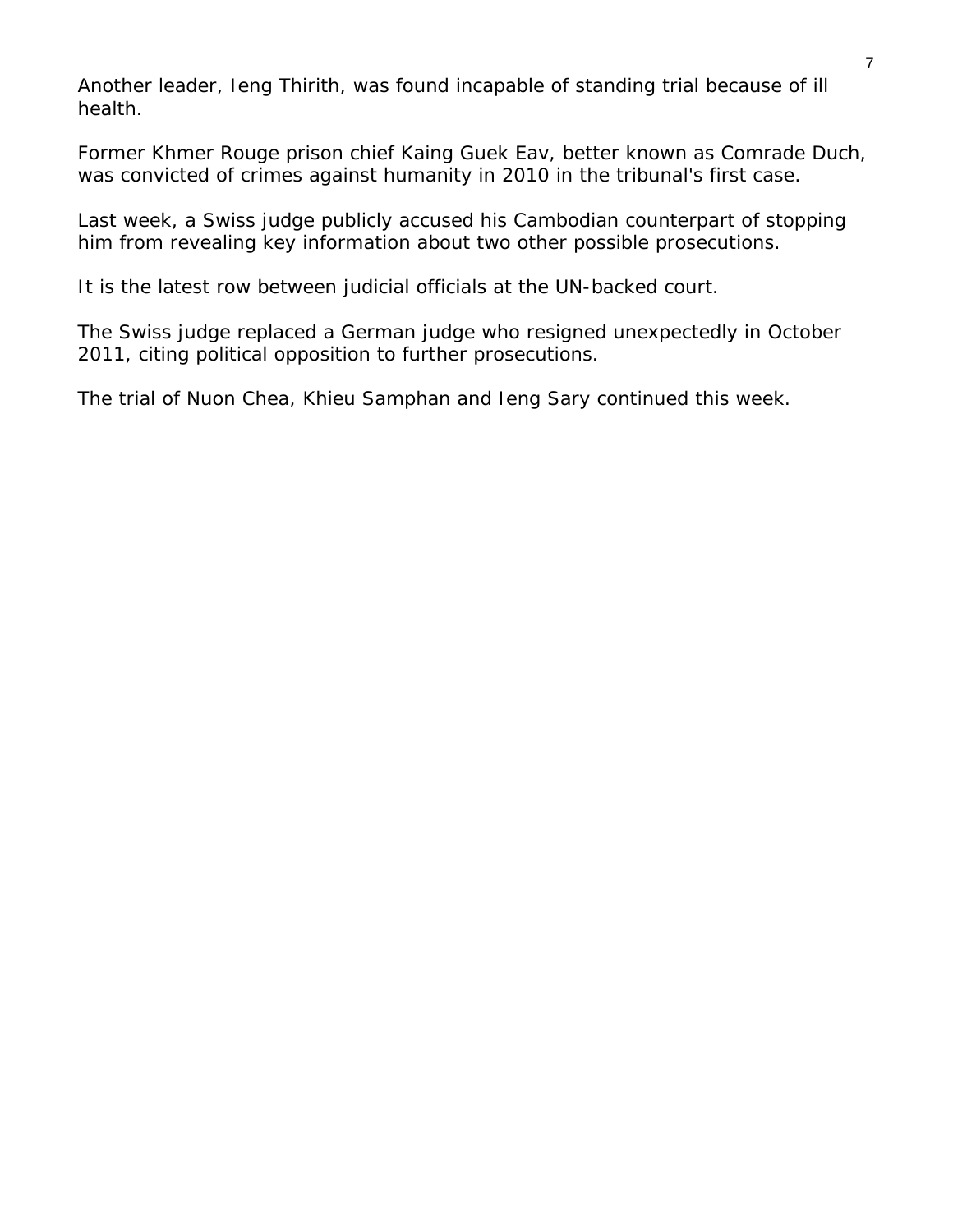#### Hirondelle news agency

Thursday, 19 January 2012

#### **ICC ruling in cases of top Kenyans Monday**

The International Criminal Court (ICC) is expected to announce by Monday whether it is confirming crimes against humanity charges against six prominent Kenyans charged in connection with post-election violence in 2007-2008. The six include two senior politicians who are running for the next presidential elections in 2013.

Judges of the ICC must decide whether, on the basis of preliminary evidence, there are "substantial grounds" to go ahead with a trial. The judges may also decide to dismiss charges against one or more of the accused, or ask the prosecutor to provide additional information.

The suspects include Deputy Prime Minister Uhuru Kenyatta, former Police Commissioner Hussein Ali and Cabinet Secretary Francis Muthaura, who are charged together.

They are considered close to the Party of National Unity of President Mwai Kibaki, who was re-elected in the disputed 2007 presidential elections.

The other case involves members of parliament Henry Kosgey and William Ruto, along with radio journalist Joshua Arap Sang. They are all considered close to the Orange Democratic Movement of current Prime Minister Raila Odinga.

It was the announcement that ODM had lost the elections that sparked the 2007-2008 violence, which left more than one thousand people dead and many more displaced.

All six of the accused appeared voluntarily at ICC confirmation of charges hearings in The Hague in September/ October 2011.

The judges' decision could have an impact on the next presidential elections in 2013, especially since both Kenyatta and Ruto are candidates.

"The ruling is anxiously awaited and it could mark a turning point in the direction of the Kibaki succession," according to Kenyan daily newspaper, The Standard.

On Tuesday, Kenyatta said his campaign to succeed Kibaki was not hinged on the ICC decision, according to The Nation newspaper. "My campaign is not anchored on the ICC process, but on an agenda that I have for the country," he is quoted as saying in Nairobi. Separately, Ruto said he was confident that his latest political vehicle, the United Republican Party (URP) would form the next government.

"We are going to mobilise support from every part of the country and make sure we are in the next government. The ICC ruling will not distract my course to change the living standards of Kenyans," he said.

If the judges confirm the charges against Kenyatta and Ruto, they will not make any decision about whether the two can run for election. They could, however, order them to be arrested at any point and transferred to the ICC prison in The Hague.

During the confirmation of charges hearings in September and October 2011, pre-trial judges warned the accused that they risked being arrested if they tried to obstruct the course of justice by, for example, intimidating witnesses.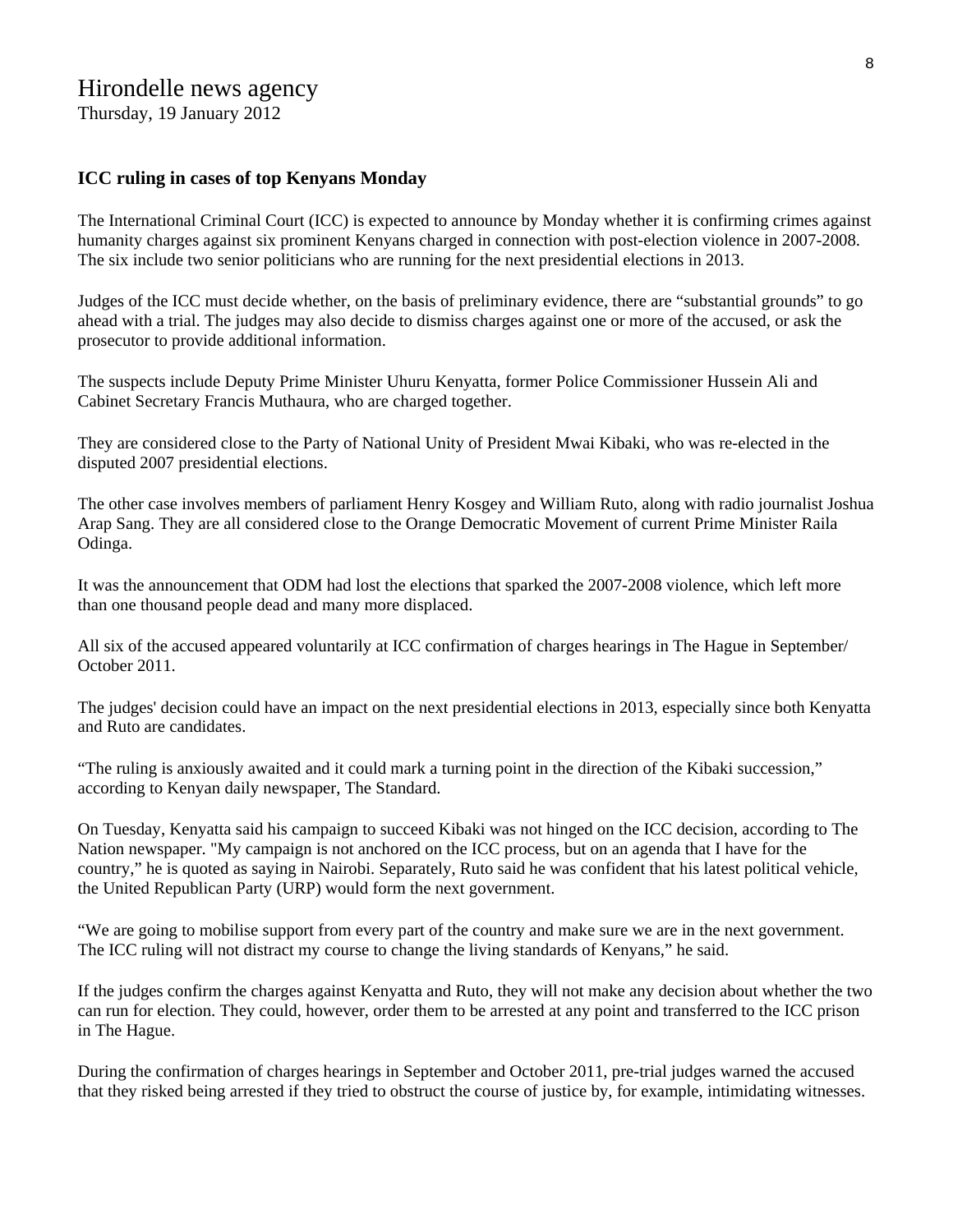#### Nairobi Star (Nairobi) Wednesday, 18 January 2012

#### **Kenya: We Have No Faith in ICC, Says IDPs**

Irene Wairimu

THE IDPs in camps around Nakuru county are disillusioned by the International Criminal Court process.

They say they have no faith the court will bring them justice and have instead expressed fears that the pretrial chamber ruling expected in less than a week might lead to a re-emergence of tribal hostilities.

According to them emphasis should have been placed on compensating and restoring the dignity of the post election violence victims, something they accuse the international community and the Kenyan government of relegating to the back seat. Elizabeth Kemunto, an IDP at Nawamu camp near Elementaita regrets that while the ICC was at first painted out as the only hope for victims like her, it has been such a long winded process that has been overshadowed by Kenyan political intrigues.

Kemunto who lost her husband and home in Ndeffo area of Njoro district during the violence fears that if the government is not compelled to resettle her ahead of the next general election, she will be resigned to living the rest of her life in camps. "Despite numerous promises and assurances by the government that I will get new land to settle on, this has not been done. The ICC can do nothing to change this so it cannot give me justice," she said.

A leader at Nawamu camp, Sospeter Omari, is anxious that the ICC process has become highly ethnicised in recent months. "The suspects went on the ethnic offensive ahead of the Pre-trial hearings and galvanised the support of their tribes behind them. So this time, I am afraid it is going to be a case of every tribe for their person. That can be catastrophic in an election year," he said. Joyce Kamurira who still lives in a worn out tent at Pipeline IDP camp on the outskirts of Nakuru town, four years after she was displaced from Sachang'wan in Molo says more efforts should be concentrated on reconciliation and cohesion instead of retribution.

The 54-year-old woman says the ICC process is meaningless for her as investigators and the prosecutor failed to involve IDPs in the process. Kamurira is angry that ICC investigators neglected thousands of people living in camps like her who suffered the brunt of the violence when interviewing witnesses. "We are more interested in the truth. I want to know who planned or ordered the attacks and why. Punishment is not of importance to me as I have already forgiven those who attacked me," she said. The mother of eight is afraid that if the ICC confirms charges against the six Kenyan suspects, it might lead to backlash during the coming elections.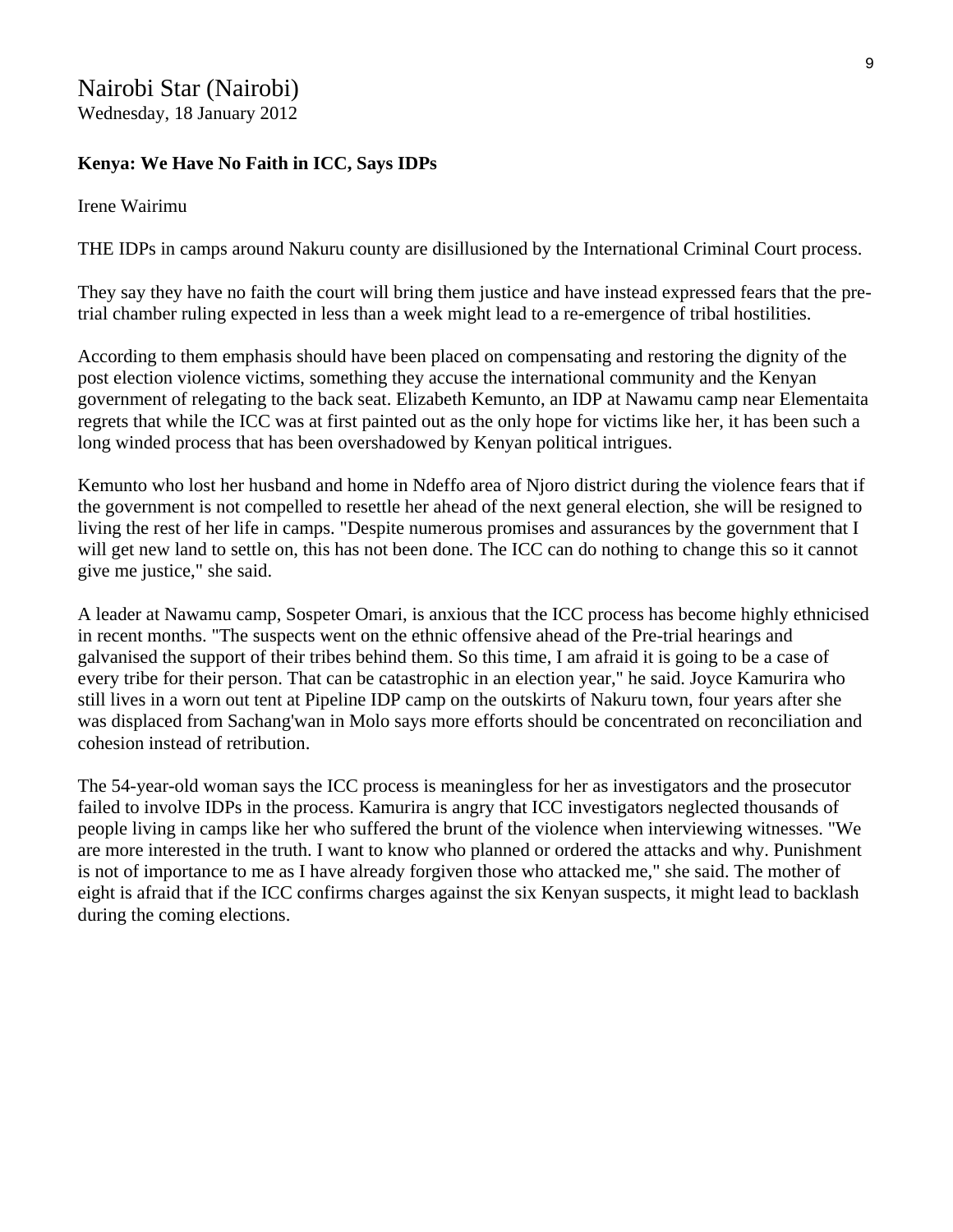#### The Voice of Russia

Thursday, 19 January 2012

#### **Hague court to rule on financial disputes**

The Hague has launched a new international court in addition to its collection of judicial institutions. Prime Finance, an international tribunal for financial disputes, will deal with all kinds of knotty financial squabbles. More than 100 highly qualified judges will rule in the court's cases. The court will boast the highest rate of decision making and its rulings will be impossible to contest. Experts are at odds over its future given that it is being created amid the second wave of a global financial crisis.

According to Prime Finance founders, the new court was set up in order to avoid any delays or unexpected turns in decision making at the local level. In times of crisis, these kinds of actions have to be precluded, or the price to pay for them could be too high. This becomes clear from the clashing rulings of the US and British courts on lawsuits against Lehman Brothers Holdings, which was declared bankrupt in 2008. Jeffrey Golden, Prime Finance head, comments.

"A tribunal for financial disputes marks a significant milestone in global finance. We'll administer law and distribute rulings in London, or New York. In these countries the judges do their jobs perfectly well but the main problem until now was that their rulings were not always binding in the jurisdiction of one of the parties."

The newly founded tribunal will consider cases which will be submitted to it with the consent of both parties. This will guarantee that its rulings will be mandatory. Thus Prime Panel will perform the functions of an arbitration court. Lawyer Vladimir Yurasov has this to say.

"According to international law, any country, or any legal entity, has the right to create an international court. In fact, it's a sort of arbitration court. In their agreement the parties involved may make a reservation to the effect that in case there is a financial dispute, it will not be passed to courts on the territories of the defendant or the plaintiff, it will go to the financial tribunal in the Hague. The new court will not necessarily handle all financial disputes."

Prime Finance will deliver rulings in a record short time, within one year, even on the most sophisticated and "costly" cases. It will also handle disputes between companies and states. Some media reports say that the creation of such a tribunal spells the oncoming default of a number of eurzone countries. They say investors are getting ready to face a sweeping financial turmoil. Economist Maxim Bratersky comments.

"The Westphalian system is as relevant as ever. The country's ratings can be downgraded, it may be denied loans, but the international law knows no such mechanism which would make it possible to declare a country bankrupt and divide it between the creditors. No international court will help if a nation defaults. In that case, the entire system of international law will have to be changed. Prime Finance is a market-driven initiative launched by the Dutch in order to secure more international weight. It's a privatepublic project with a vague future. However, I wouldn't say that it'll be totally useless. Such companies as Google, for one, would prefer to settle a dispute in one place rather than hire 10 teams of lawyers, litigate in 10 different courts and pay multimillion fees."

Over the first two years, Prime Finance will be supported financially by the Dutch government. Afterwards, it's expected that the financial resources will come from parties to disputes. Prime Finance is the fourth international court which will operate in the Netherlands, in addition to the International Criminal Court, the International Tribunal for former Yugoslavia and the UN's International Court of Justice on whose premises it will be based.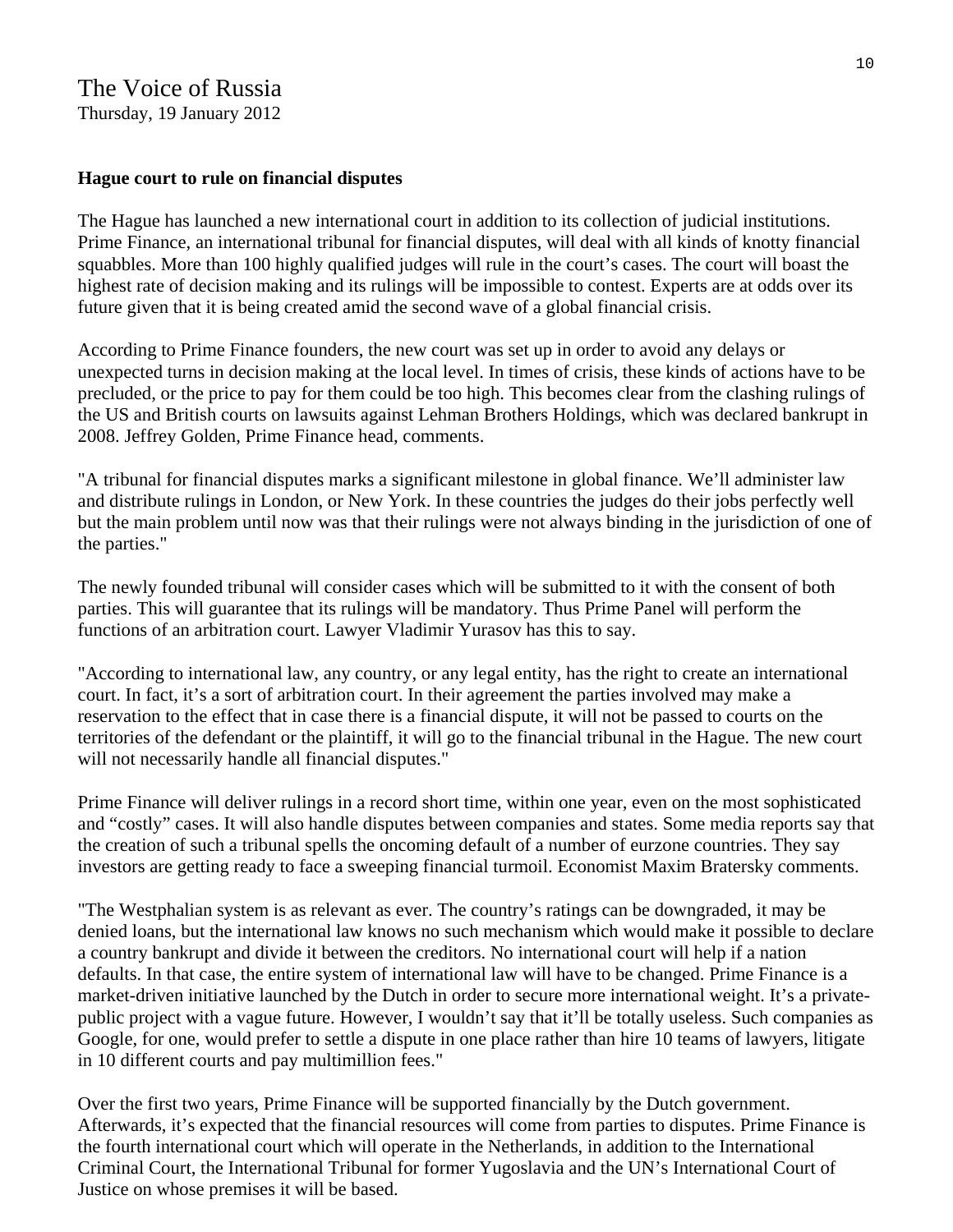### The Independent

Thursday, 19 January 2012

#### **Nato accused of war crimes in Libya**

New report criticises Western forces for bombing civilian targets in Sirte during conflict Rachel Shabi



An independent report published by Middle Eastern human rights groups says there is evidence that war crimes and human rights violations were committed by all the participants – Nato, rebel forces and those loyal to Colonel Gaddafi – in last year's Libyan uprising.

The report, published today by the Arab Organisation for Human Rights together and the Palestinian Centre for Human Rights with the International Legal Assistance Consortium, follows extensive factfinding work carried out by law and war crimes experts. While the document stresses that findings are not conclusive, it adds weight to growing concerns about violations committed by all sides in the conflict.

After interviews with eye-witnesses and victims of attacks, and after visiting areas targeted by Nato, the Independent Civil Society Mission to Libya report highlights the issue of Nato classifying some civilian sites as military targets during its operations.

Nato was authorised by the UN Security Council to protect civilians in Libya from attacks by the Gaddafi regime during the uprising of last year, but drew criticism for what many described as going further than the terms of the mandate.

Raji Sourani, the head of the Palestinian Centre for Human Rights who took part in the Libya mission, said: "We are not making judgements – that is not the mission mandate. But we have reason to think that there were some war crimes perpetrated.

"We are asking questions, especially about what happened in Sirte," referring to Nato strikes in that city last September, when 47 civilians were killed. Eye-witnesses in the city told report investigators that civilians converged at the site of Nato strikes on two trucks, and were subsequently killed by a third missile.